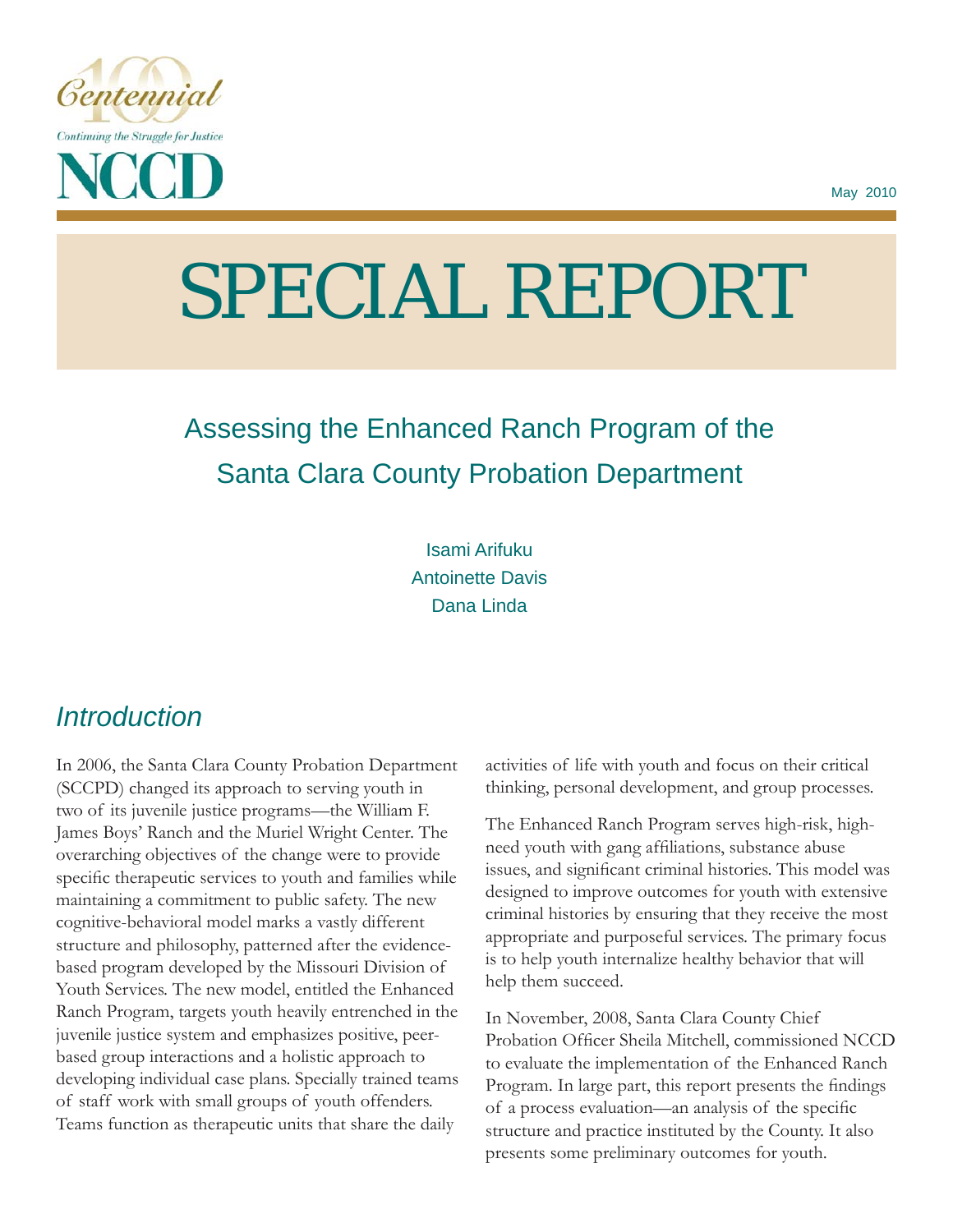# *Needs and Goals*

The County changed its approach in part due to a 40% failure rate among wards in the ranches, a high number of incidents at the ranches, the feeling that the old Ranch Program did not promote the growth of detained youth, and a high recidivism rate. The issues faced by SCCPD were not atypical. In fact, their 60% success rate was better than what many juvenile probation departments in the US could claim. To move forward, the County assigned study groups in 2003-04 to explore model programs, sent a 20-person delegation to visit the Missouri program, and then approved \$3.2 million to implement the model.

Outcomes sought by SCCPD were to improve successes and lower recidivism rates. Enhanced Ranch programming focused on developing the following:

- Critical thinking and reasoning skills, independent living skills, and self control.
- Anger management and conflict resolution abilities, skills to avoid drugs and gang intervention, communication and decision-making skills, and anticriminal thinking patterns.
- Individual understanding and maturity to effectively utilize drug, alcohol, and relapse prevention counseling.
- Enhanced reading, writing, math, health, and science skills, with the intention to increase academic performance by one to two grade levels during confinement.
- Vocational skills to help youth obtain an apprenticeship or entry-level employment in construction, auto mechanics, welding, landscaping, horticulture, and computers.
- Family reunification skills.

To administer this program, SCCPD collaborated with a variety of agencies, including the County Office of Education, public health departments, local communitybased organizations, and trade unions.

# *Methods*

Researchers collected a variety of data through site visits, interviews, document review, and focus groups with committed youth. Subjects of NCCD's interviews included residents of the ranches; the Chief Probation Officer and Deputy Chief of Santa Clara County; managers, supervisors, and counselors from James Ranch and the Wright Center; representatives from the courts, Board of Supervisors, District Attorney's and Public Defender's offices; and individuals representing the community-based organizations that provide services to youth at both facilities. In addition, an extract of probation data was obtained and analyzed to compare the Enhanced Ranch Program to the former Ranch Program it replaced.

NCCD assessed the overall operation of the Enhanced Ranch Program as of March, 2009, documented SCCPD's fidelity to the new model, and gauged the extent to which the program was operating as intended. Specific assessments included:

- The distinctions between the Enhanced Ranch Program and the Missouri Model.
- Whether the target population was being served.
- Whether the youth were participating in the prescribed programs and services.
- Whether program goals were well defined and understood by relevant parties.
- Whether the established program goals and objectives were being met.
- Other changes that resulted from the implementation of the Enhanced Ranch Program.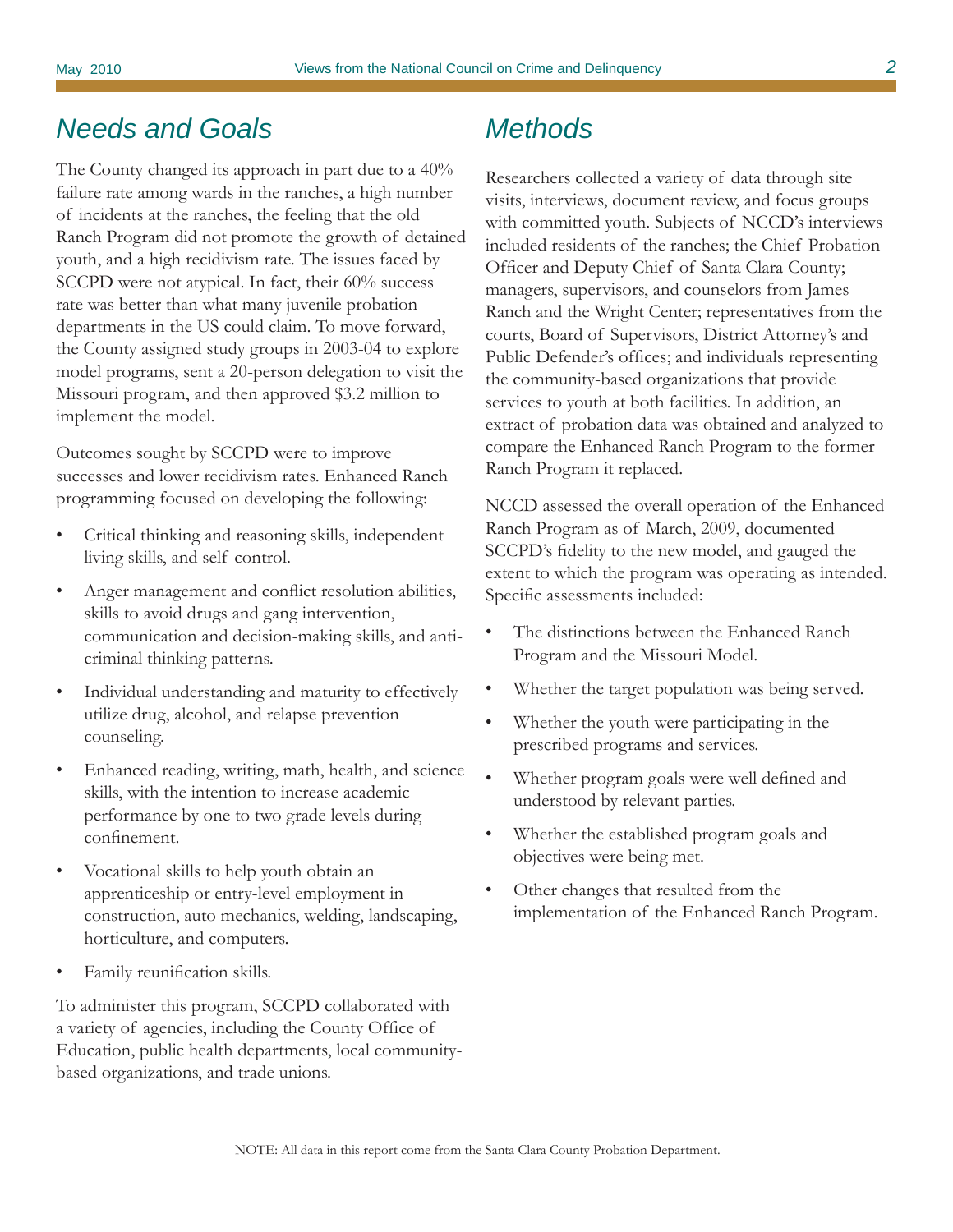An analytical model with five components—context, goals, identification, intervention, and linkages structured the collection and analysis of data. NCCD researchers assessed the levels of consistency among these components.

## *Context*

The Missouri model was the program of choice for the County. Its implementation was shaped by many contingencies, organizational issues, and external forces, as well as by explicit policy and program changes encouraged by the Board of Supervisors, planning committees, SCCPD, community-based organizations, and others.

## *Background*

Between 2003 and 2006, Santa Clara County and its community partners engaged in Juvenile Detention Reform through a working partnership with the Annie E. Casey Foundation, the main goals of which were to reduce unnecessary youth incarceration and the disproportionate numbers of

youth of color in the system. Key strategies were to base decisions on relevant data and to encourage partnerships among juvenile justice agencies, community-based organizations, and other governmental groups. By assessing data collection methods and the effectiveness of rehabilitation services, SCCPD recognized some of its accomplishments. Services to meet the basic needs of youth were in place at the facilities, as were a variety of programs oriented around personal growth, including vocational training, drug treatment, and AA. However, programming did not produce significant growth in youth. While incarcerated and after release, youth displayed the same destructive behavioral patterns that led them into the system; they routinely admitted to "doing their time" but not making changes. Indeed, the Ranch population showed high rates of recidivism, failures, and behavioral incidents.

*Goals*

to determine the effectiveness of the Enhanced Ranch Program, the process evaluation explored the extent to which program goals were clearly formulated, were shared and understood by relevant players, and were capable of objective assessment.

*We were proud of some of the good things that we were doing out there [at the ranches] but we felt that maybe it wasn't enough, and maybe we needed to look at another model.*

*Deputy Chief Kathy Duque*

*We used to say that 4 out of 10 youth were failing our program, but we had to kind of shift that focus because it really was our program—the way it was designed—that was actually failing 4 out of 10 youth.* 

**Sheila Mitchell, Chief Probation Officer,** *Santa Clara County*

SCCPD's primary goal for the Enhanced Ranch Program was to help youth identify and replace pro-criminal thinking and behavior with those that are prosocial, through active participation and successful completion of rehabilitative programming.

The program design was developed to provide:

- An appropriate assessment and re-assessment of youths' risks and needs.
- A behavior management program based on cognitive change.
- Comprehensive aftercare supervision and aftercare services as youth transitioned back to their homes and communities.

The Department also expected:

- A decrease in rule violations, fights, escapes, and other criminal behaviors inside and outside of institutions.
- An increase in impulse control and problem-solving skills among youth.
- Reductions in the severity of offenses and readmissions to facilities.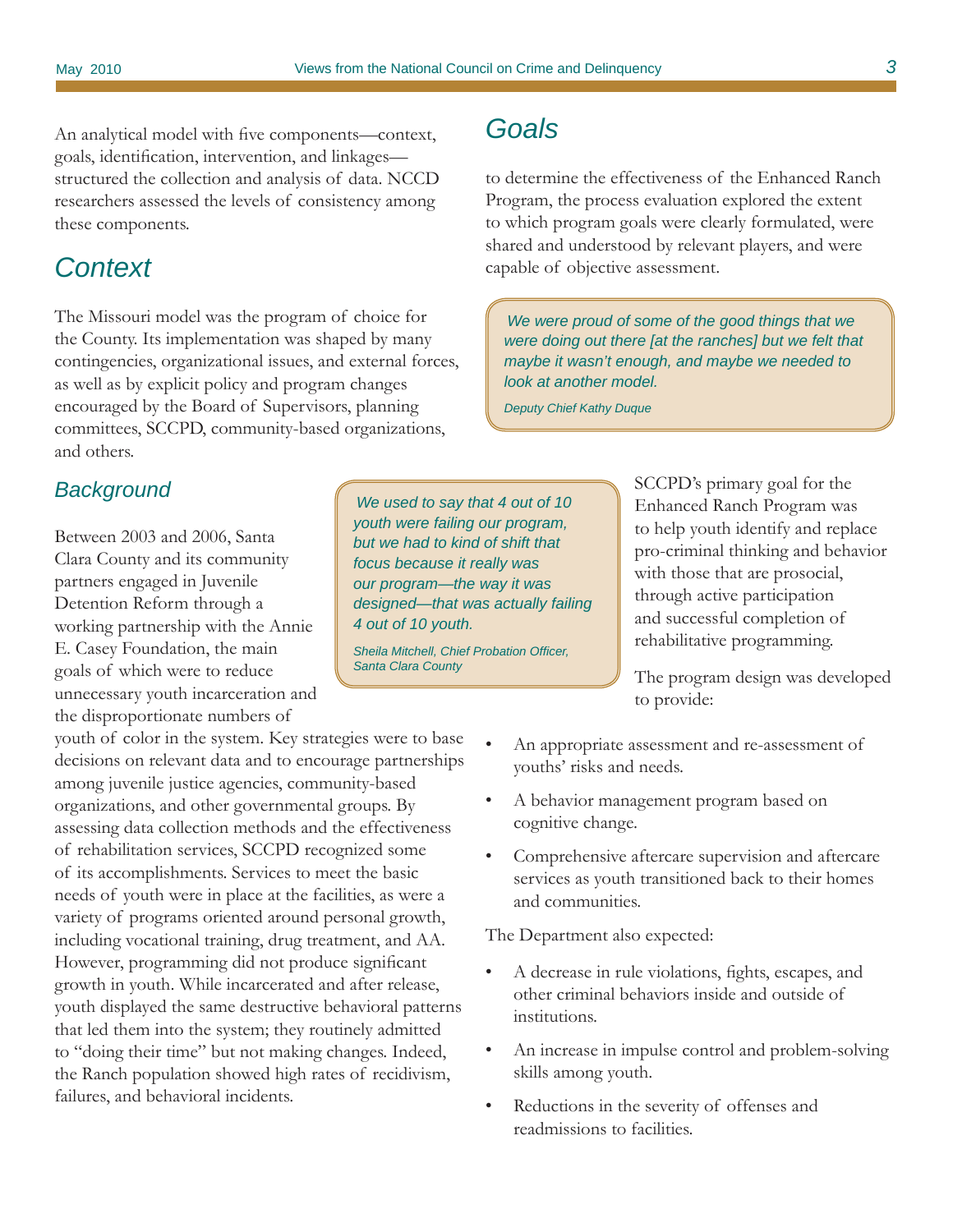# *Identifi cation*

Criteria for admission to the Enhanced Ranch program were clearly defined. This program was geared toward youth with significant criminal histories for whom other alternatives had been tried and for whom they had

failed, including community-based rehabilitation programs. These youth could have had multiple felony or misdemeanor offenses and must have been appropriate for an open housing setting. The program did not accept youth with serious sex offenses, those with a history of severe violence, or those who required residential treatment for high-level mental health problems or drug or alcohol addictions.

Also, youth needed to have a family member who could

participate in the program. Managers from the County's Juvenile Probation Services Department served as gatekeepers who reviewed each case before the recommendation for placement went to the judge. The advising probation officer had to justify the recommendation.

According to interviewees, the screening process helped to ensure that the correct youth—those with high-risk and high-need levels—were admitted to the program. Screening also helped the County reduce the wait time among applicants. In fact, the County admitted many of the high-risk offenders who would have been confined to the California Department of Juvenile Justice (DJJ) prior to SB 81 legislation.

# *Intervention*

The Enhanced Ranch Program was designed to be holistic and therapeutic—concentrating on proactive models of rehabilitation rather than reactive models of correction. The services are intended to promote prosocial skills, critical thinking, self control, anti-

> criminal thought patterns, and positive relationships. Clear-cut rules and structure helped youth internalize their own boundaries.

Community and interagency partnerships enhanced the delivery of services to affiliated youth and families. However, youth relationships with staff were the most vital component. Line staff engaged and developed one-on-one relationships with youth in their care. The small

staff-to-youth ratios and cognitive program modality

facilitated these relationships and processes.

## *Implementation of the Core Program Elements*

Eleven interlocking and complementary core elements framed Santa Clara County's Enhanced Ranch Program:

- 1. Staff development and coaching
- 2. Treatment
- 3. Family atmosphere
- 4. Group process
- 5. Small staff-to-youth ratios
- 6. Family participation
- 7. Personal enhancement opportunities
- 8. Extended lengths of stay for youth
- 9. Relationship building
- 10. Education
- 11. Aftercare programs

*One of the things about the old program is that staff were the boundaries, so when they weren't around or when the youth left the Ranch, their boundaries remained behind. With this program, our minors are able to internalize their own boundaries and do the right thing because it's the right thing to do, not because they are avoiding punishment—I think this is critical.* 

*Mike Simms, James Ranch Manager*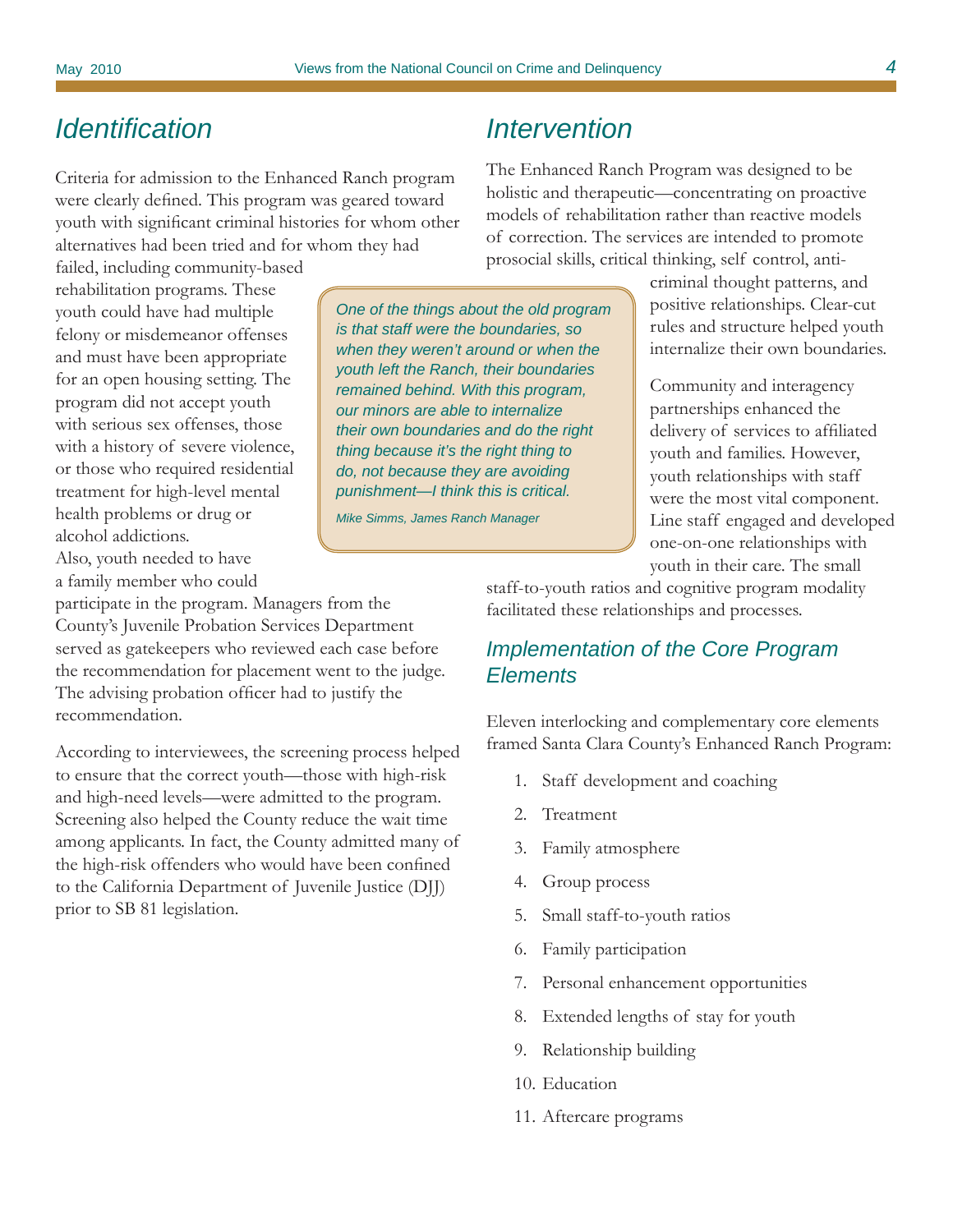The following table summarizes some of the key differences between the corrections emphasis of the previous Ranch Program and the rehabilitation emphasis of the Enhanced Ranch Program.

#### Table 1: Correction vs. Rehabilitation Model

#### Correction Model Rehabilitation Model

| Locked facility with external controls                                                          | $\rightarrow$ | Open facility with only those controls necessary to<br>ensure public safety            |
|-------------------------------------------------------------------------------------------------|---------------|----------------------------------------------------------------------------------------|
| <b>Limited services</b>                                                                         | $\rightarrow$ | Continuum of services                                                                  |
| Relationship between staff and youth is limited or<br>often nonexistent                         | $\rightarrow$ | Staff relationship with youth is encouraged and<br>expected                            |
| Staff are correctional or institutional officers                                                | $\rightarrow$ | Staff are counselors                                                                   |
| Family and community are often seen as the problem                                              | $\rightarrow$ | Family and community are considered partners and<br>part of the solution               |
| Program has many rules and regulations                                                          | $\rightarrow$ | Program has rules, regulations, and structure                                          |
| Program staff force youth to comply and follow rules<br>and regulations                         | $\rightarrow$ | Program staff help youth internalize their own<br>boundaries                           |
| Rules and boundaries are reinforced by staff                                                    | $\rightarrow$ | Rules and boundaries are reinforced by youth and<br>peers                              |
| Result is behavior compliance                                                                   | $\rightarrow$ | Result is cognitive change and development                                             |
| A youth's behavior improves because of correctional<br>structure, restrictions, and limitations | $\rightarrow$ | A youth's behavior improves because of internalized<br>boundaries and cognitive change |

#### *1. Staff Development and Coaching*

SCCPD managers saw utility in the programming and expected all of their staff to follow the program modules. Even the well educated staff of SCCPD benefitted from the standard 96 hours of intensive classroom instruction in the Cognitive Based Treatment (CBT) model, followed by on-site coaching and mentoring by Missouri Youth Services Institute (MYSI) staff. The latter component proved to be essential. Further, SCCPD staff were trained how to train other staff.

#### *2. Treatment*

All youth were assessed within three weeks of entering a ranch facility. The Multidisciplinary Team (MDT) probation counselors, mental health staff, substance abuse counselors, school counselors, parents, and youth—evaluated relevant case information and developed the treatment plan. Adherence by youth to the treatment plan was mandatory. Treatment included substance abuse counseling and individual and family therapy.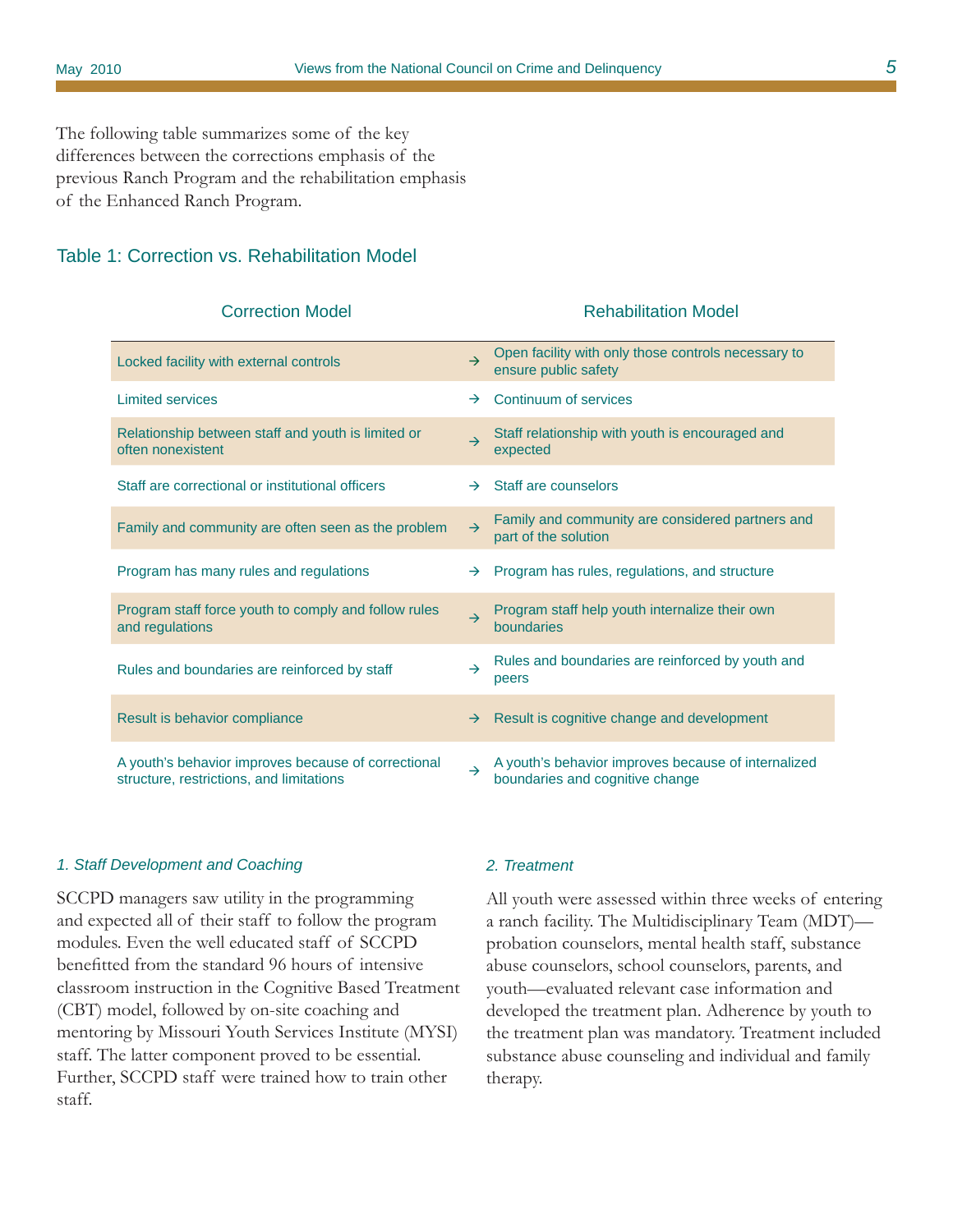*All of our ranch counselors are highly skilled and have college degrees. Most became counselors for the simple fact that they wanted to make a difference in the lives of youth. This new program model will empower them to make that difference. The program will allow them to put their education and training to use—it will allow them to provide programming that can change the life direction of our youth, which in turn will change their lives.* 

#### *3. Family Atmosphere*

Treatment pods for 10 to 12 youth created a smaller, personalized living space and supported the level of privacy and safety that is considered ideal for group interaction. Each pod had a central meeting area furnished like a large family room, with carpeting, soft furniture, and artwork done by the youth.

#### *4. Group Process*

The group process and counseling supported the personal development of each youth. Youth were encouraged to actively talk out personal problems within the group. Consistent and daily communication among pod members and counselors addressed both collective and individual issues. Counselors referred to this active form of discourse as "circling up." Although challenging and time consuming, both counselors and youth residents noted that circling up helped youth deal with personal and group issues.

#### *5. Small Staff-to-Youth Ratios*

The small staff-to-youth ratio at the ranch facilities helped the counselors get to know and bond with each youth. The low ratio allowed staff to actually supervise and counsel youth rather than just monitor their behavior.

*We learn how to communicate with others and learn how to respect each other—like respect each other's space. You are in a pod with 12 people, and it may be people you don't like or people you don't know, but you learn how to work together. It's not necessarily talking, but learning how to work with them. Like when you get a job when you get out, you might not like the person, but you will still have to work with him.*

*James Ranch Youth*

#### *6. Family Participation*

Because family participation was vital to the Enhanced Ranch Program, youth were pre-screened to ensure that a family advocate—a relative, caretaker, or legal guardian—was willing and available to participate. If an appropriate family connection could not be identified, SCCPD searched for an alternative person or placement.

*Deputy Duke The boys seem to have ways to work out their aggression through physical activities like playing basketball, but the girls seem to need to discuss, blame, point fi ngers, and then work through it.* 

*Manager Wegl*

*They don't let you just go to your room and say forget it, I don't want to deal with you. You got to work on it until you work it out and that means you can be in group for two hours.* 

*Female Ranch Youth*

#### *7. Personal Enhancement Opportunities*

A variety of activities including competitive sports and vocational and employment training enhanced personal and interpersonal development. The recreational activities improved cognitive skills, communication, leadership, and teamwork. The vocational and

> employment training provided exposure to professional etiquette and responsibilities.

#### *8. Extended Length of Stay*

The program includes a six to eight month stay in custody, followed by six months of supervised aftercare. It was planned to be long enough for youth to develop the necessary tools to reintegrate back into their families and communities.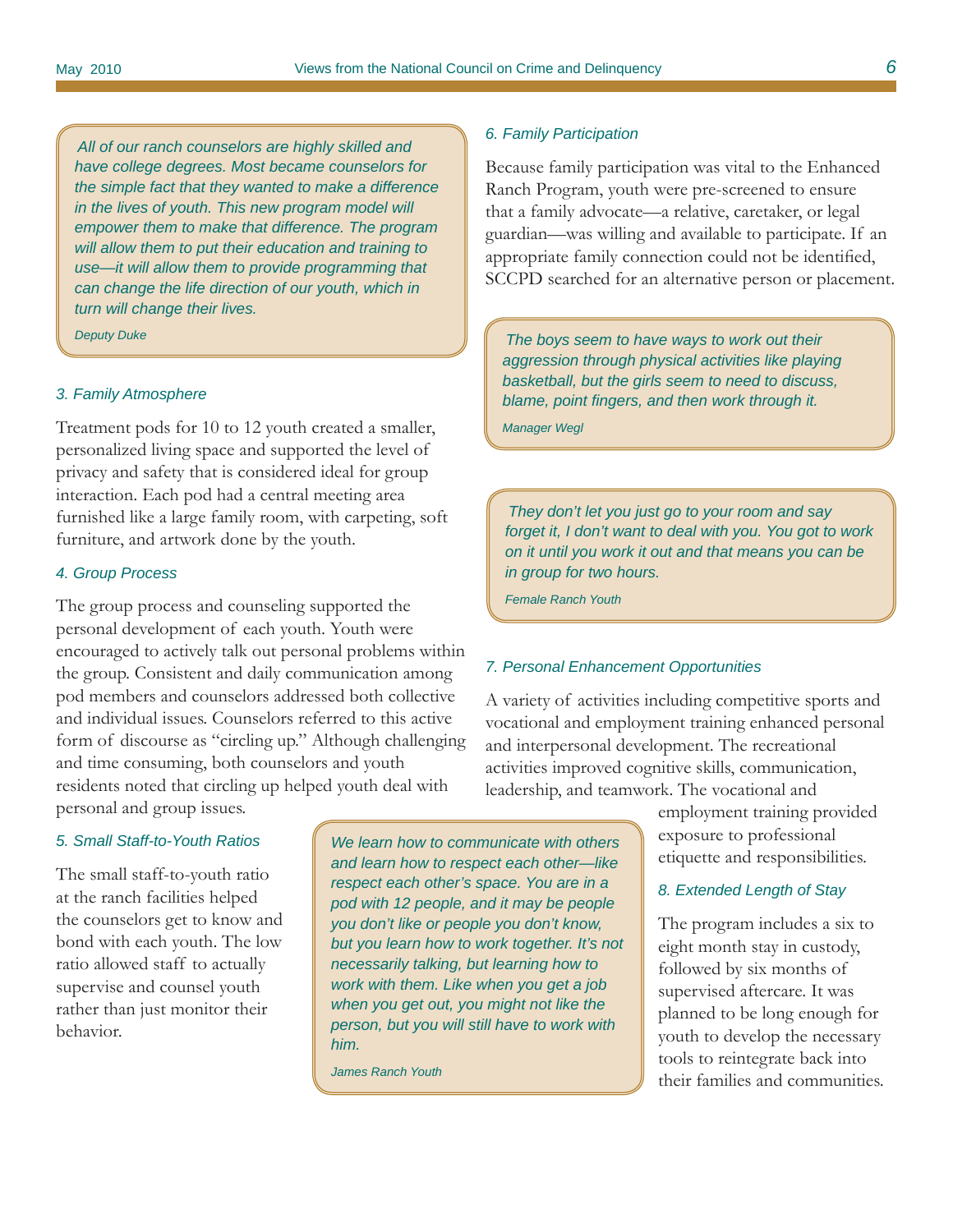Despite stakeholder concerns about the additional one to two months of program length and the cost associated with it, SCCPD wanted to do a better job; the intention was not to lock up youth for longer periods but to reduce recidivism—to have fewer youth cycling through the system.

*To implement this program to its fullest capacity, the Department needed staff to work different hours. You can't build a relationship and bond with youth working ten days a month.* 

*SCCPD Manager* 

#### *9. Relationship Building*

Experts note that the one-on-one relationship between youth and line staff was a key element in successful outcomes. Consistent interaction built trust and helped youth to be more receptive to group discussions. One facilities manager reported that staff knew every single child they worked with personally. Youth simply seemed to work a little harder because they saw that the counselors really cared.

*I gave the requirements to the managers and empowered them to fi gure out the shift schedules that they believed would work well with the program and also take staff needs into consideration. And the schedule that they came up with better meets the needs of the youth, program and staff. It has increased communication between POD staff teams, improved the consistency of the treatment approach for the youth, and enhanced our treatment team's ability to meet and discuss case plans in detail.* 

*Deputy Duque*

 *I never really experienced a lot of the programs that are here, like the yoga and Zumba. This is a whole new experience for me, but at the same time, it gets me thinking that there are other things out there that I can try and do instead of just the same thing all day.* 

*Focus Group Participant*

#### *10. Education*

Blue Ridge School was operated by the Santa Clara County Office of Education and served students at both ranch facilities. School attendance was mandatory. The Office of Education provided 300 minutes per day of classroom instruction, compared to the state mandate of 240.

*Most of the students at the Ranch have very high need levels—many are emotionally disturbed and need special resources and a lot of one-on-one time to do their work.* 

*Ranch Teacher*

#### *11. Aftercare Programs*

After youth successfully served their in-custody commitment, they moved to the aftercare phase, which shifted the program focus toward family involvement and reunification and included interim home visits by staff.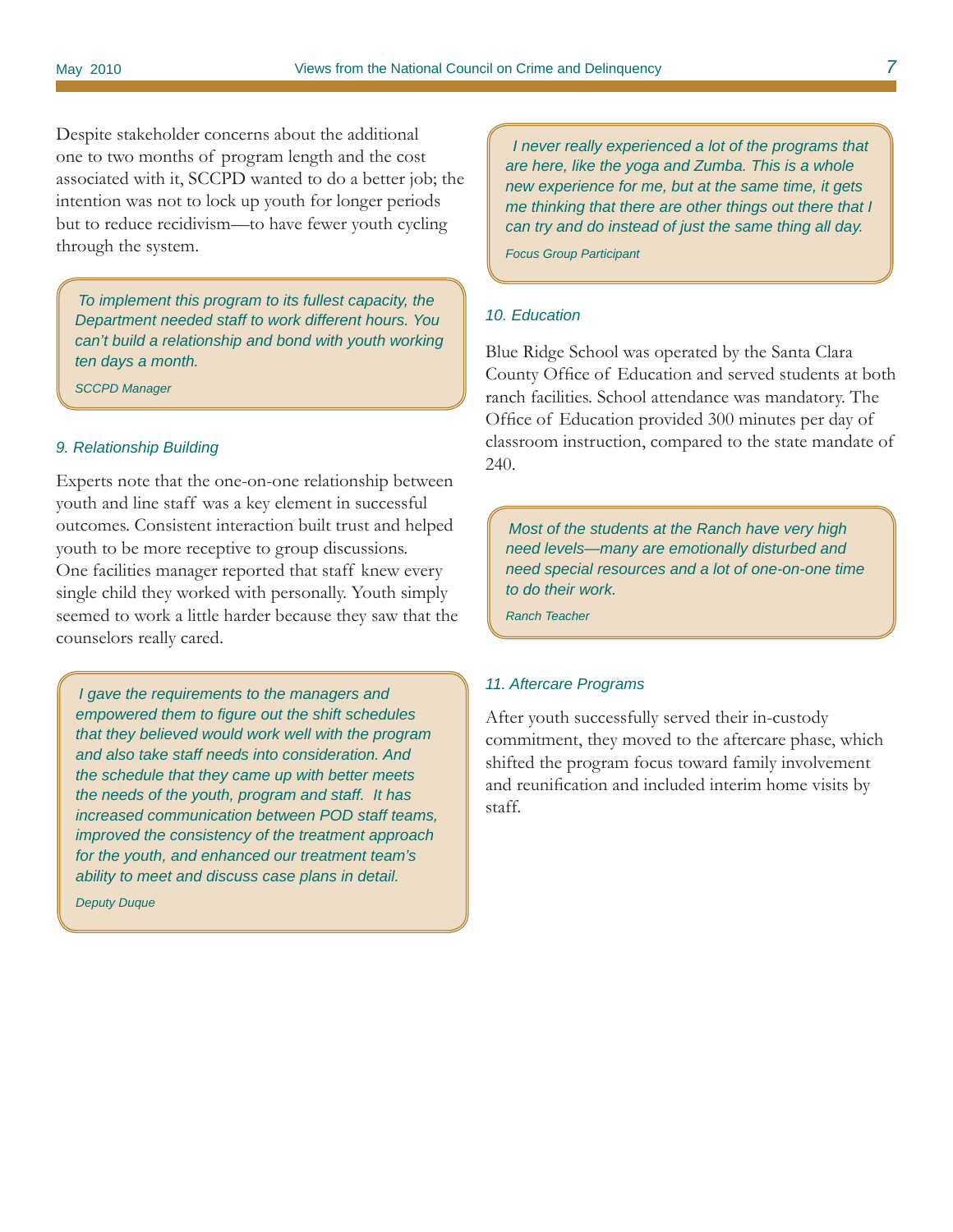Custodial Components Aftercare Components

### Table 2:

| Level 1     | Level 2                                  | Level 3                                    | Level 4                                        | Phase 1     | Phase 2                    |
|-------------|------------------------------------------|--------------------------------------------|------------------------------------------------|-------------|----------------------------|
| Orientation | <b>Core Program</b><br><b>Activities</b> | Family<br><b>Reunification</b><br>Planning | <b>Reentry and</b><br>Aftercare<br>Preparation | Pre-release | <b>Continued Aftercare</b> |
| 1 month     | 2-3 months                               | 2 months                                   | 1 month                                        | 2.5 months  | 3.5 months                 |

## *Program Levels*

The treatment phase of the Enhanced Ranch Program had two key components: custodial and aftercare. Custodial services included the first four levels of the program, wherein a resident's privileges and responsibilities increased as she or he progressed along the continuum of mandated services. Aftercare began when youth were released from custody to transition back into their families and communities. The levels offered structure and a way to quantify the goals for youth and their success in meeting those goals.

**Level 1** was the orientation phase and lasted approximately one month. Youth residents and their families were oriented to all aspects of the program, admittance and assessment tests to identify risk factors were administered, and a case plan—a guide for treatment—was developed by the MDT. Youth learned the rules of the program, their readiness for change, how to trust program counselors, and how to feel safe in their new environment. Level 1 youth had very limited privileges.

**Level 2** encompassed core program activities and lasted two to three months. Youth were required to participate in programs as specified in their case plans. They prepared for later home visits (Level 3) by focusing on self-improvement and family dynamics. Goals included learning to identify destructive behavior patterns, to control impulsive behavior, and to develop proactive decision making. Youth accomplished this by adopting objectives related to school, work, programs, and family, and through counseling focused on specific issues such as gang involvement, substance abuse, self control,

and family dysfunction. Level 2 youth participated in vocational training, recreational sports, and work crews at off-site locations.

**Level 3** focused on family reunification and lasted approximately two months. Before weekend furloughs began, the youth and family participated in three or more family counseling sessions with probation counselors. Additionally, probation counselors must have deemed the home environment and family structure acceptable for visitation. Youth built on Level 2 skills, developing appropriate boundaries, learning to take care of themselves, forming healthy relationships, and setting positive personals goals. They accomplished these objectives in part through counseling that focused on self-reflection and alternative behaviors. Youth could receive privileges such as phone calls, field trips, sports programs, special jobs, and weekend furlough eligibility.

**Level 4** prepared youth for the transition to aftercare service and family reunification or placement. Youth were expected to have developed leadership skills and to have become role models for their lowerlevel peers. They moved away from dependence on staff to a healthier understanding and practice of interdependence. This was accomplished through peer guidance, strategy-sharing, and counseling focused on reintegrating into home, work, school, and community environments. Developing healthy networks in the community was a key element of success beyond the program. Each resident received a post test, a Risk Avoidance, Protective, and Resiliency Asset assessment, and a review of treatment plan goals to determine advancement to aftercare and appropriate services.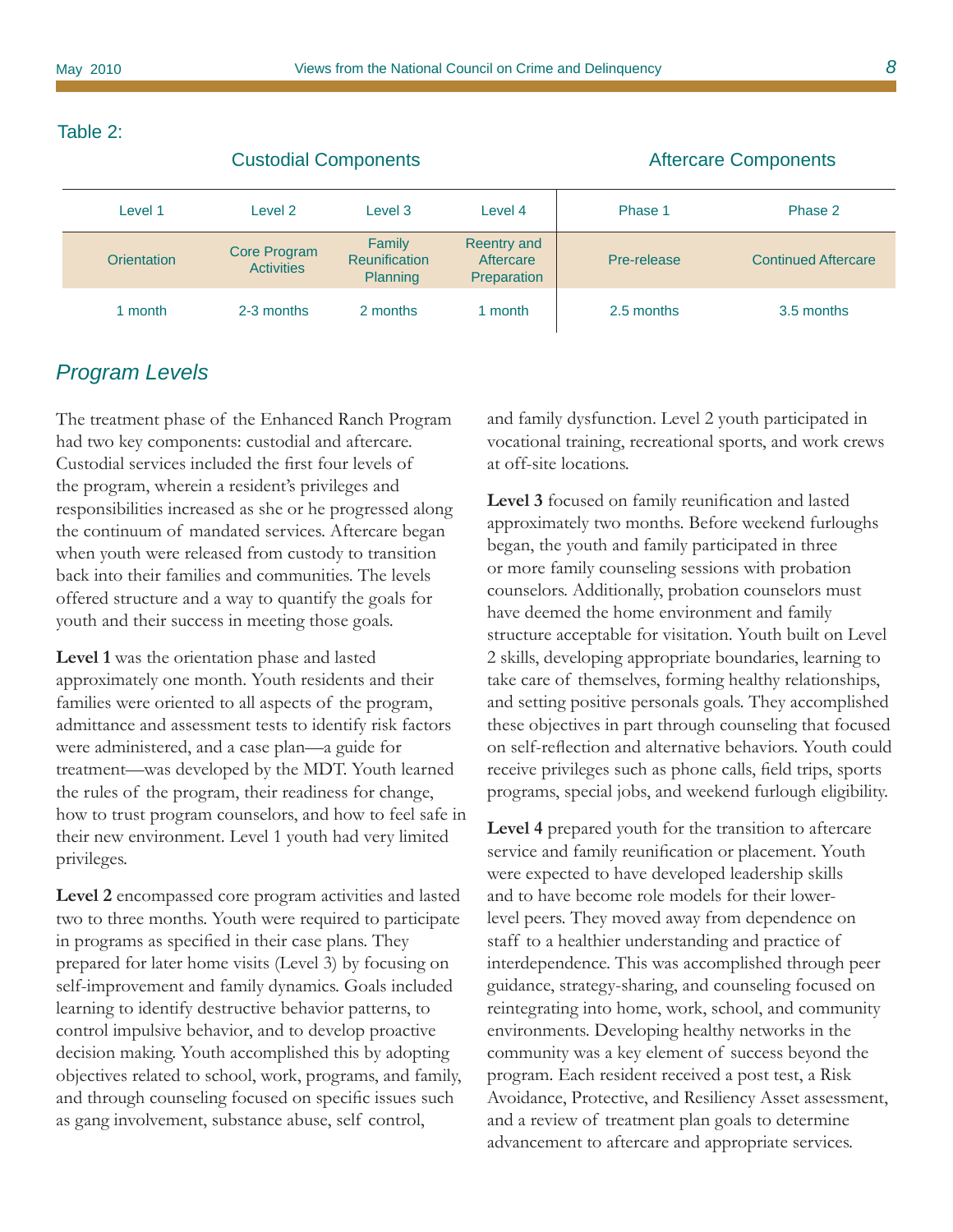## *Aftercare*

Following custody, aftercare lasted six months and incorporated two components—Phase 1: Pre-release and Phase 2: Continued Aftercare. During aftercare, youth had to comply with all court orders and attend programs and counseling as specified by the MDT. Noncompliance could lead to additional weeks of supervision or a return to the Ranch or Juvenile Hall.

**Phase 1** was a 10-week

pre-release program in which youth were monitored by the aftercare counselor. Pre-release was intended to be part of a gradual process that still provided youth much structure and supervision. Youth had to comply with a stringent curfew, check in with the aftercare counselor by phone each night, and physically meet with him or her at least weekly.

*You really get the feeling when you go out there that the people who work there like the kids. Of the Probation Counselors, another Judge agreed. I think they really care and I think they're working hard to make those programs work.*

*Santa Clara County Judge*

**Phase 2** began after completion of the 10-week pre-release program, when youth moved to the second phase of aftercare, which was less restrictive. Instead of aftercare counselors, youth are monitored by ranch probation officers. As in pre-release, they were still obligated to attend programs and to engage with counselors and a therapist for the duration of aftercare. Returning home often proved to be a very difficult transition even under the best circumstances, and many youth returned to tough neighborhoods and challenging family structures.

*The fi rst 30 days of aftercare is like being on house arrest. You cannot leave your parents' supervision. You can go to school, work and programs by yourself but when it comes to free time, or social outings, you need to be with your mom or dad or legal guardian. Ranch Youth*

# *Linkages*

SCCPD partnered with a variety of agencies and community-based allies to provide a diverse set of programs intended to help youth develop cognitive skills that enabled them to successfully reintegrate back into family and community. The relationships among the partners were important to the success of the project, including the following:

- General agreement on the program's purpose and the resulting ability to target appropriate clients
- Staff–youth bonding
- Youth-to-youth interpersonal relationships

A key asset of the Enhanced Ranch Program was strong relationships between the staff, courts, communitybased organization, schools, and youth. Participants in the courts established a collective understanding of who qualified as an appropriate client for the program, which led to better outcomes for more youth.

*Some of them have wanted to stay and some of their parents have wanted them to stay and said this is a better situation for you while you are growing in this situation than it is to be back out again and tempted. But probably more than anything it gives them a sense of self worth. And the kids tell me that as well.* 

*Board of Supervisors President Kniss*

Interviewees emphasized that a high level of interaction between representatives from probation, mental health, community organizations, and the courts fed discussions of system issues. The institutional support that the Enhanced Ranch Program received at all levels reflected positively on the program and allowed it to continue to move forward.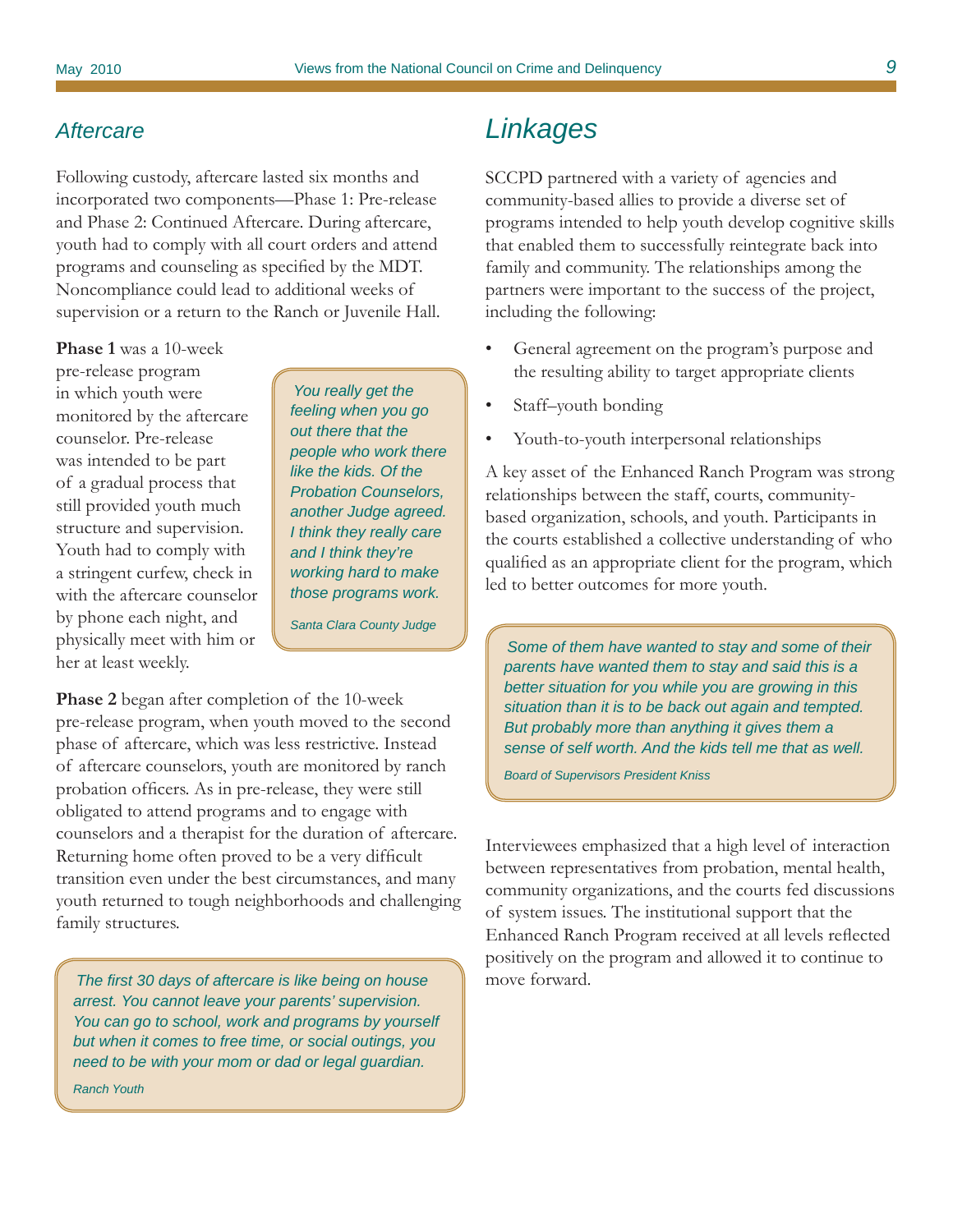*The counselors are there for you. I've never had that. Wright Center Youth*

Interviews with individuals who were not a part of the staff noted the overall support demonstrated by staff toward youth and by youth toward one another. Staff showed a commitment to the Enhanced

Ranch Program and a willingness to adjust to the new model and actively invest in the youth they served.

Program participants expressed the perception that staff really cared about the youth and provided more one-onone support than staff in other programs they had experienced.

*I like the idea of the pod, the ranch moving as a unit…[I]f someone's having a bad day, doesn't mean we're all going to have a bad day, but we're all going to help out to move this young woman along.* 

*Aftercare Specialist*

*I think they really are able to lean on each other and, since everybody's goal is to succeed in this program, they are kind of able to lean on each other in a positive way.* 

*Probation Counselor*

In focus groups, youth indicated that the level of care and support displayed by their counselors was more obvious than they had experienced in other programs.

The interviews also revealed positive relationships among youth in the Enhanced Ranch Program, and some felt that the pod system supported these relationships.

One observation was that youth at higher levels in the program tended to watch over the lower-level participants; Level 4 participants acted as "junior staff" through their leadership and experience in the program. Thus, the mutual support offered by all individuals and divisions in contact with the Enhanced Ranch Program worked to effectively facilitate the implementation of the program.

*That's been my biggest frustration, is the wait to get kids out there. By the time they get out there you know they're pretty burned from having been in the Hall for a long time. And I think it sort of hardened that position that, you know, "Nobody can fix me."* 

*Juvenile Court Judge*

## *Challenges*

There were differences of opinion expressed about the length of the Enhanced Ranch Program. One counselor expressed doubts that a stay of six months could really impact a youth's life, while a defense attorney felt that the length of the program was excessive.

Implementation of the Enhanced Ranch Program initially resulted in a growing number of youth on the waitlist to enter the Ranch. With some troubleshooting, the wait time for youth improved by March of 2009. After that point, youth waiting for placement received their Ranch Orientation while in Juvenile Hall.

*More beds discourages all of us from really focusing on the other programs in the community and all the other alternatives that are out there.* 

*Juvenile Court Judge*

At the Wright Center, girls had a longer waiting period than boys. Some felt that adding more beds, although an option, may have shifted the focus away from other opportunities and alternatives.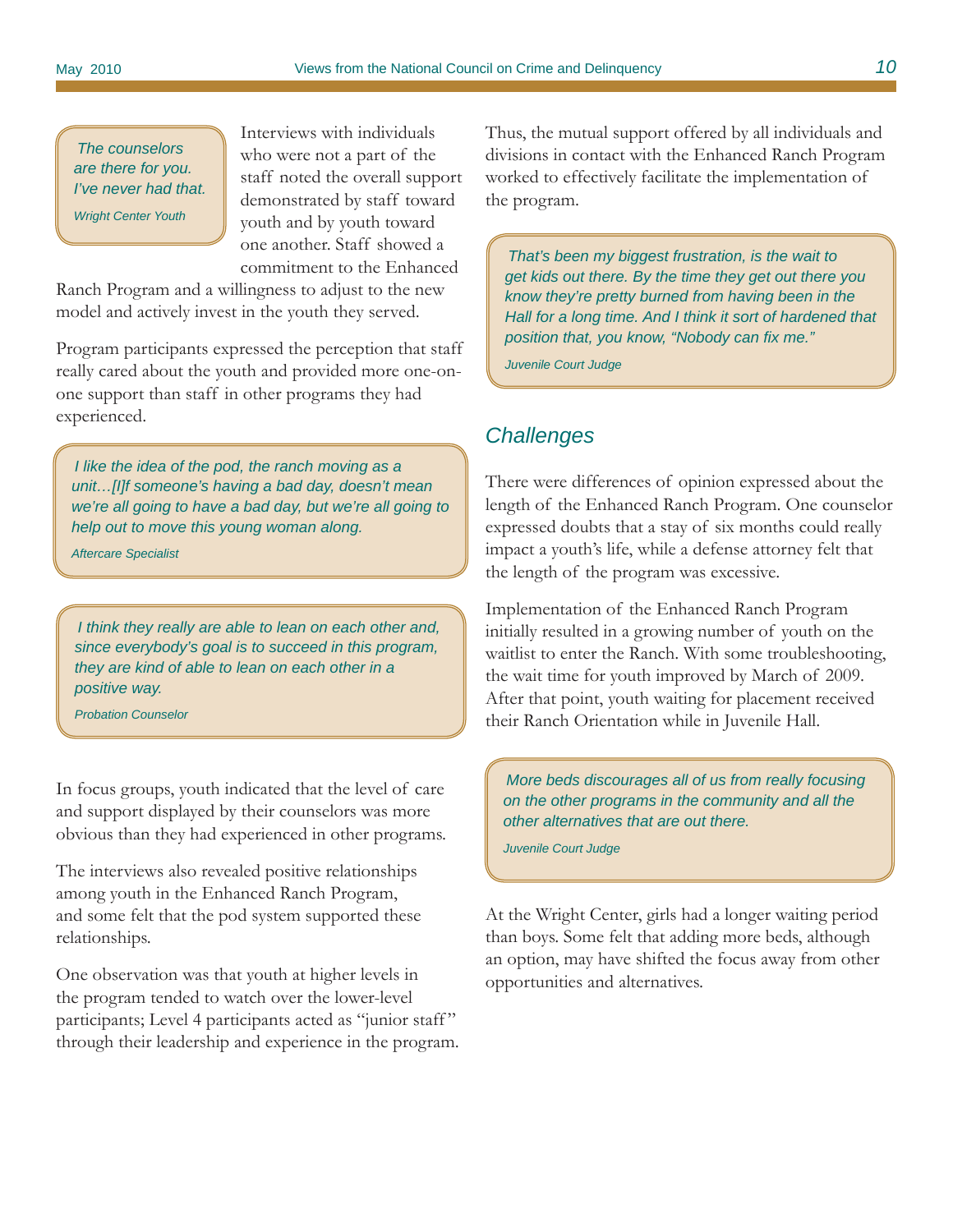# *Characteristics of Program Residents*

Data from two cohorts were analyzed for this report. Cohort 1 consisted of youth committed to the Old Ranch Program between April, 2005, and March, 2007—499 youth. Cohort 2 consisted of the youth

committed to the new Enhanced Ranch Program between September, 2007, and February, 2009—291 youth, reflecting a reduction in bed capacity.



Figure 1: Gender of Cohort 2

#### Figure 2: Race/Ethnicity of Cohort 2



#### Figure 3: Age of Ranch Residents by Cohort



Cohort 1 Cohort 2

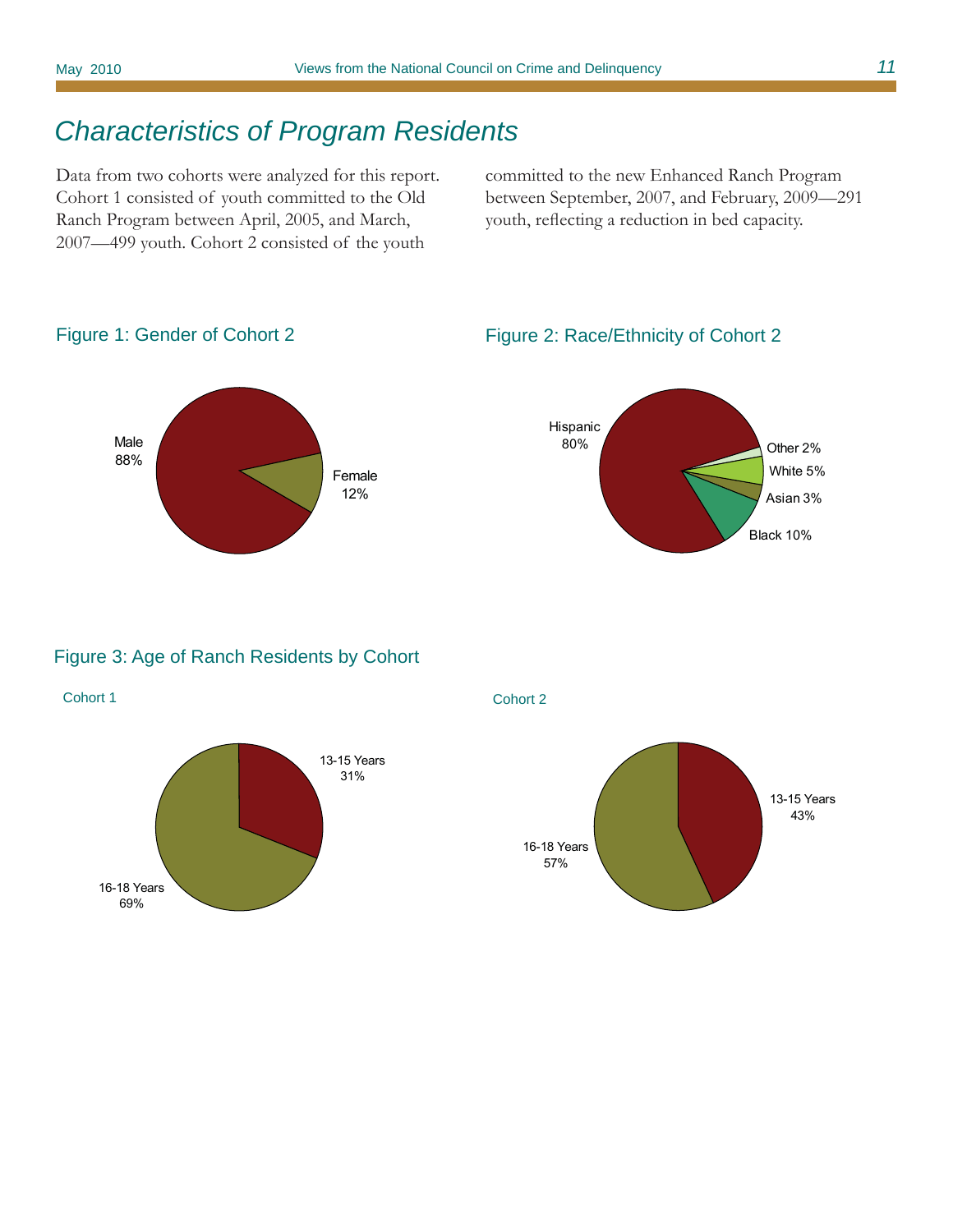## *Most Serious Sustained Offense Type*

The Enhanced Ranch Program served youth with very serious charges. Approximately 40% of Cohort 2 youth were committed to a facility due to a felony crime against a person—first degree burglary, felony threat, felony assault, kidnapping, and felony sex offenses. In

comparison, only 30% of Cohort 1 was committed to the Ranch for this offense category. As noted earlier, the Enhanced Ranch Program admitted many of the highrisk offenders who, prior to SB 81 legislation, would have been confined to DJJ.

## Figure 4: Most Serious Sustained Offenses that Resulted in Confinement of Ranch Residents



#### Table 3: Offense Category Details

| <b>Offense Category</b>                      | Included Offenses                                                                                                                               |
|----------------------------------------------|-------------------------------------------------------------------------------------------------------------------------------------------------|
| Drug and Alcohol                             | Driving under the influence, drug possession and sales                                                                                          |
| Crimes Against Persons - Felony              | Robbery, first degree burglary, felony threat, felony assault, felony<br>domestic violence, kidnapping, and felony sex offense                  |
| Crimes Against Persons - Other               | Misdemeanor assault, fighting, misdemeanor domestic violence,<br>misdemeanor sex offenses, other misdemeanor against people                     |
| <b>Other Crimes</b>                          | Escapes, traffic violations, and other felonies                                                                                                 |
| <b>Property Crimes</b>                       | Second degree burglary, possession of stolen property, auto theft, grand<br>theft, arson, vandalism, and possession of theft and burglary tools |
| Violation of Probation, Failure to<br>Appear | Violation of probation, failure to obey order, and Ranch failures                                                                               |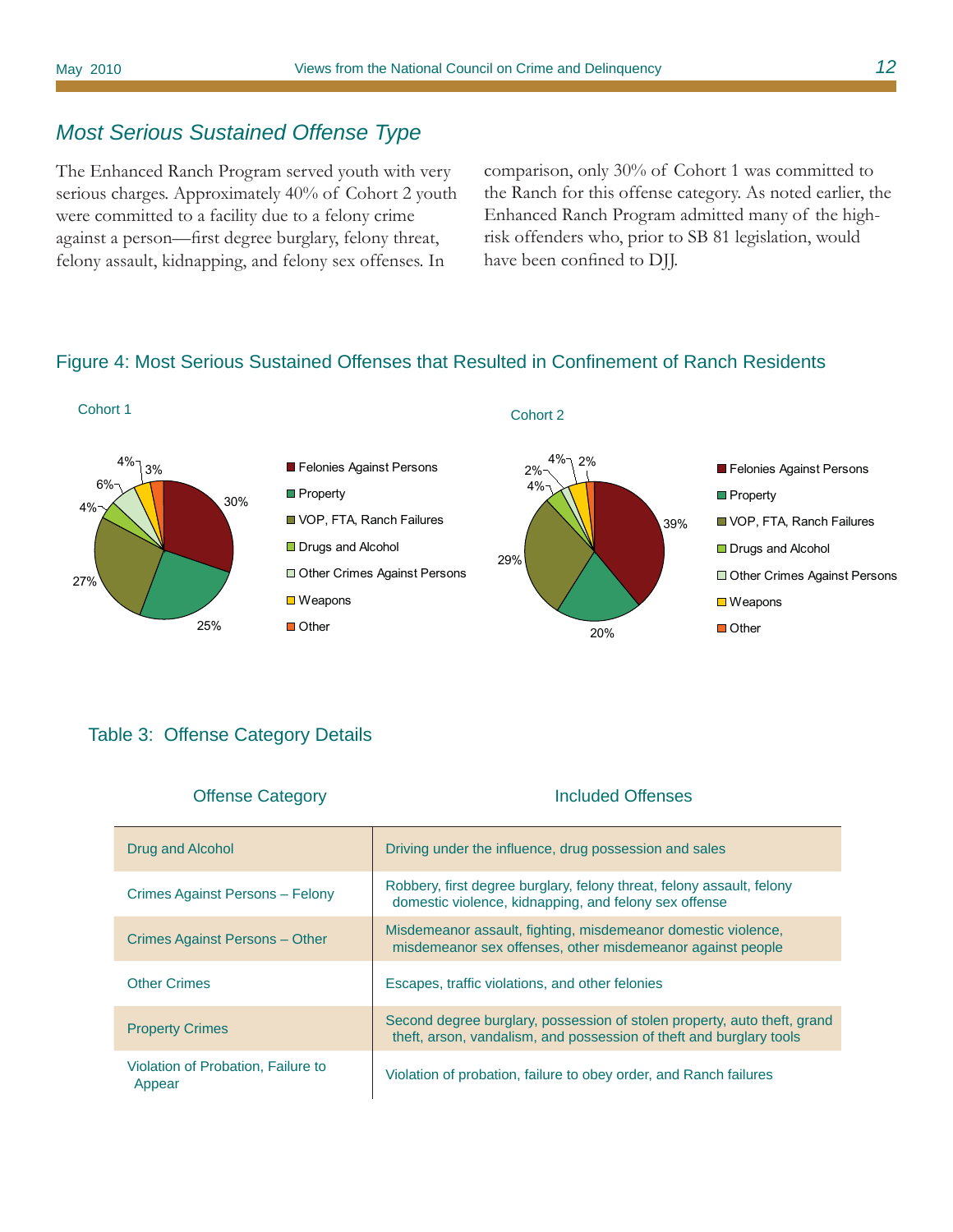## *Outcomes*

One of the primary questions related to this evaluation was whether the program resulted in better outcomes for youth. For each cohort, researchers looked at new probation violations and arrests for youth in the Ranch Program and within one year after leaving the program.

The reduction in the number of behavioral incidents at the Ranch facilities such as gang-related fights, gang activity, disruptive conduct, and possession of contraband was another outcome of interest identified by SCCPD. The Deputy Chief noted a significant reduction in gang-related incidents at both facilities. The probation department continued to collect data and evaluate outcomes from the Enhanced Ranch participants.

## Figure 6: Number of Youth Committed to Ranch Programs and Exiting Ranch Program



Population of youth at  $\text{Rank} = \text{youth}$  committed to Ranch program during specified time. For Cohort 1 (April 2005 to March 2007, N=499) and for Cohort 2 (September 2007 to February 2009, N=291).

\*Population exiting Ranch = youth had a date indicating that he/she "exited the ranch to aftercare."

#### Table 4: Reported Incidents at Ranch Facilities by Cohort

| <b>Offense Category</b>                    | Cohort 1 | Cohort 2 |
|--------------------------------------------|----------|----------|
| <b>Total Number of Incidents</b>           | 4,647    | 1,294    |
| <b>Number of Unique Individuals</b>        | 475      | 262      |
| Average Number of Incidents per Individual | 9.8      | 4.9      |
| Range per Individual                       | $1 - 65$ | 1-46     |

#### Figure 5: Outcome Measures